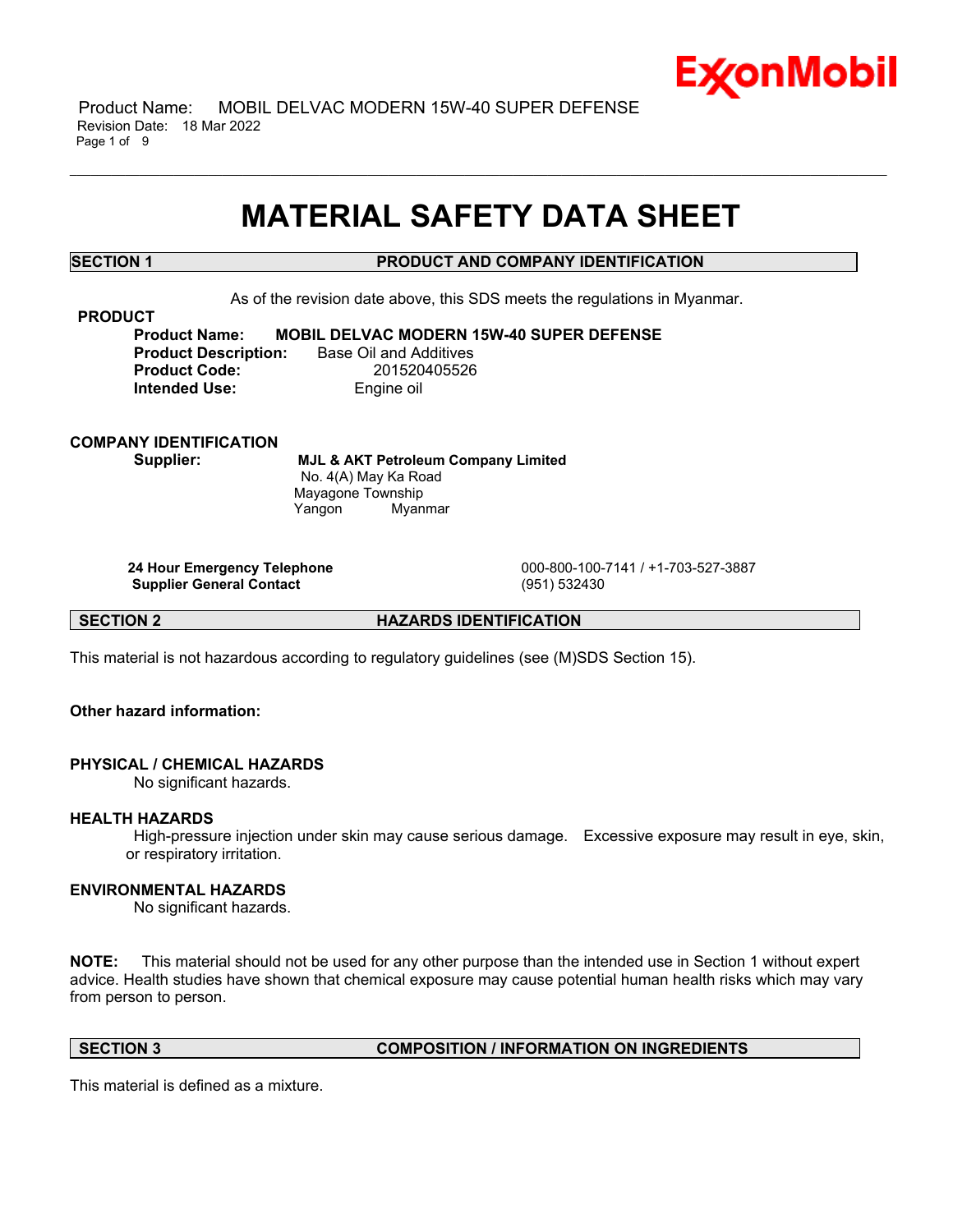

 Product Name: MOBIL DELVAC MODERN 15W-40 SUPER DEFENSE Revision Date: 18 Mar 2022 Page 2 of 9

#### **Hazardous Substance(s) or Complex Substance(s) required for disclosure**

| <b>Name</b>                     | CAS#        | Concentration* | <b>GHS Hazard Codes</b> |
|---------------------------------|-------------|----------------|-------------------------|
| ZINC ALKYL<br>. DITHIOPHOSPHATE | 113706-15-3 | $< 2.5\%$      | H303, H315, H318, H401, |
|                                 |             |                | H41                     |

\_\_\_\_\_\_\_\_\_\_\_\_\_\_\_\_\_\_\_\_\_\_\_\_\_\_\_\_\_\_\_\_\_\_\_\_\_\_\_\_\_\_\_\_\_\_\_\_\_\_\_\_\_\_\_\_\_\_\_\_\_\_\_\_\_\_\_\_\_\_\_\_\_\_\_\_\_\_\_\_\_\_\_\_\_\_\_\_\_\_\_\_\_\_\_\_\_\_\_\_\_\_\_\_\_\_\_\_\_\_\_\_\_\_\_\_\_\_

\* All concentrations are percent by weight unless ingredient is a gas. Gas concentrations are in percent by volume.

| <b>SECTION</b> | <b>FIRST AID MEASURES</b> |  |
|----------------|---------------------------|--|
|                |                           |  |

#### **INHALATION**

Remove from further exposure. For those providing assistance, avoid exposure to yourself or others. Use adequate respiratory protection. If respiratory irritation, dizziness, nausea, or unconsciousness occurs, seek immediate medical assistance. If breathing has stopped, assist ventilation with a mechanical device or use mouth-to-mouth resuscitation.

#### **SKIN CONTACT**

Wash contact areas with soap and water. If product is injected into or under the skin, or into any part of the body, regardless of the appearance of the wound or its size, the individual should be evaluated immediately by a physician as a surgical emergency. Even though initial symptoms from high pressure injection may be minimal or absent, early surgical treatment within the first few hours may significantly reduce the ultimate extent of injury.

### **EYE CONTACT**

Flush thoroughly with water. If irritation occurs, get medical assistance.

#### **INGESTION**

First aid is normally not required. Seek medical attention if discomfort occurs.

#### **NOTE TO PHYSICIAN**

None

# **SECTION 5 FIRE FIGHTING MEASURES**

#### **EXTINGUISHING MEDIA**

**Appropriate Extinguishing Media:** Use water fog, foam, dry chemical or carbon dioxide (CO2) to extinguish flames.

**Inappropriate Extinguishing Media:** Straight streams of water

#### **FIRE FIGHTING**

**Fire Fighting Instructions:** Evacuate area. Prevent run-off from fire control or dilution from entering streams, sewers or drinking water supply. Fire-fighters should use standard protective equipment and in enclosed spaces, self-contained breathing apparatus (SCBA). Use water spray to cool fire exposed surfaces and to protect personnel.

**Hazardous Combustion Products:** Aldehydes, Incomplete combustion products, Oxides of carbon, Smoke, Fume, Sulphur oxides

#### **FLAMMABILITY PROPERTIES**

**Flash Point [Method]:** >223°C (433°F) [ASTM D-92] **Flammable Limits (Approximate volume % in air):** LEL: 0.9 UEL: 7.0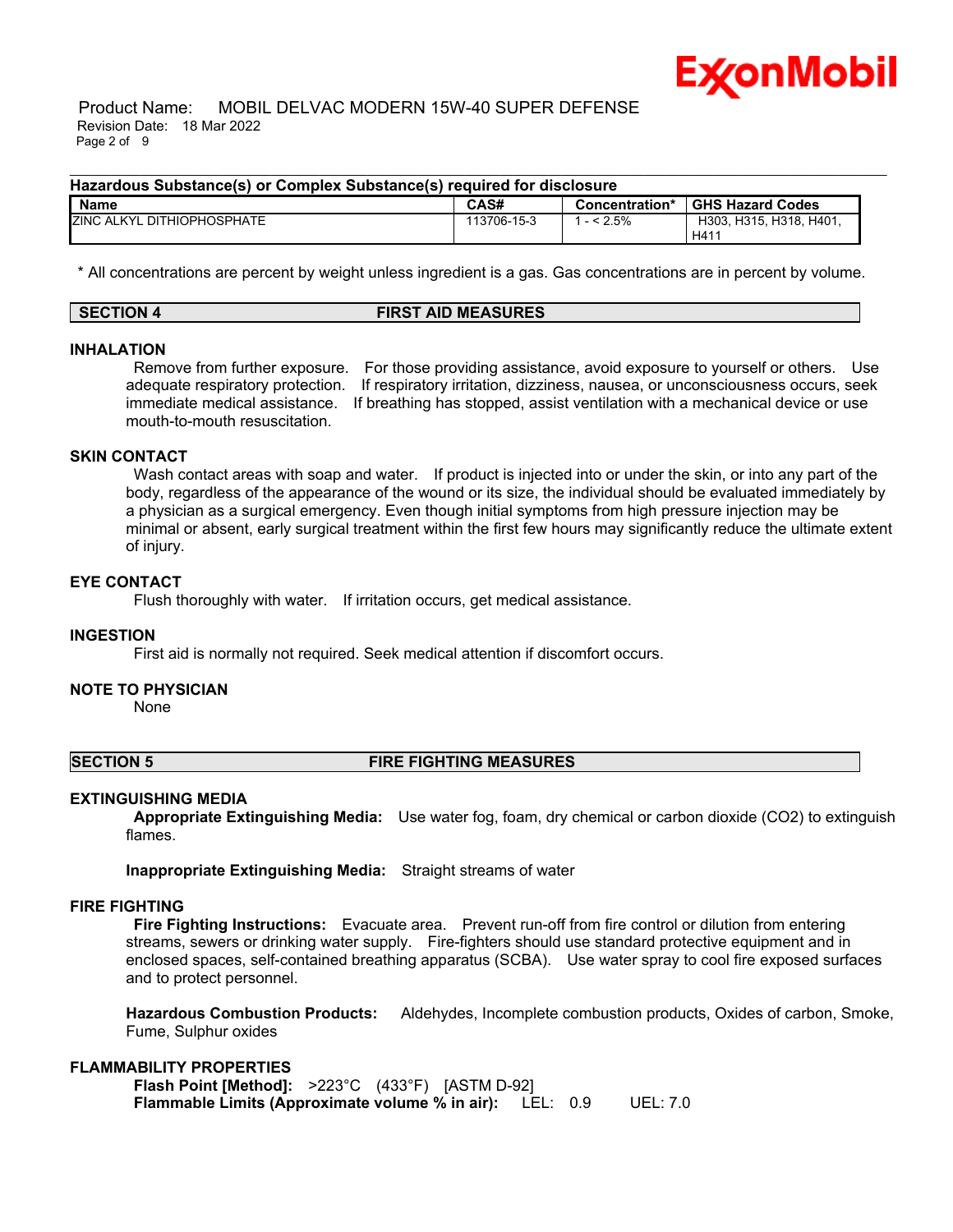

 Product Name: MOBIL DELVAC MODERN 15W-40 SUPER DEFENSE Revision Date: 18 Mar 2022 Page 3 of 9

#### **Autoignition Temperature:** N/D

#### **SECTION 6 ACCIDENTAL RELEASE MEASURES**

\_\_\_\_\_\_\_\_\_\_\_\_\_\_\_\_\_\_\_\_\_\_\_\_\_\_\_\_\_\_\_\_\_\_\_\_\_\_\_\_\_\_\_\_\_\_\_\_\_\_\_\_\_\_\_\_\_\_\_\_\_\_\_\_\_\_\_\_\_\_\_\_\_\_\_\_\_\_\_\_\_\_\_\_\_\_\_\_\_\_\_\_\_\_\_\_\_\_\_\_\_\_\_\_\_\_\_\_\_\_\_\_\_\_\_\_\_\_

### **NOTIFICATION PROCEDURES**

In the event of a spill or accidental release, notify relevant authorities in accordance with all applicable regulations.

### **PROTECTIVE MEASURES**

Avoid contact with spilled material. See Section 5 for fire fighting information. See the Hazard Identification Section for Significant Hazards. See Section 4 for First Aid Advice. See Section 8 for advice on the minimum requirements for personal protective equipment. Additional protective measures may be necessary, depending on the specific circumstances and/or the expert judgment of the emergency responders.

For emergency responders: Respiratory protection: respiratory protection will be necessary only in special cases, e.g., formation of mists. Half-face or full-face respirator with filter(s) for dust/organic vapor or Self Contained Breathing Apparatus (SCBA) can be used depending on the size of spill and potential level of exposure. If the exposure cannot be completely characterized or an oxygen deficient atmosphere is possible or anticipated, SCBA is recommended. Work gloves that are resistant to hydrocarbons are recommended. Gloves made of polyvinyl acetate (PVA) are not water-resistant and are not suitable for emergency use. Chemical goggles are recommended if splashes or contact with eyes is possible. Small spills: normal antistatic work clothes are usually adequate. Large spills: full body suit of chemical resistant, antistatic material is recommended.

#### **SPILL MANAGEMENT**

**Land Spill:** Stop leak if you can do so without risk. Recover by pumping or with suitable absorbent.

**Water Spill:** Stop leak if you can do so without risk. Confine the spill immediately with booms. Warn other shipping. Remove from the surface by skimming or with suitable absorbents. Seek the advice of a specialist before using dispersants.

Water spill and land spill recommendations are based on the most likely spill scenario for this material; however, geographic conditions, wind, temperature, (and in the case of a water spill) wave and current direction and speed may greatly influence the appropriate action to be taken. For this reason, local experts should be consulted. Note: Local regulations may prescribe or limit action to be taken.

#### **ENVIRONMENTAL PRECAUTIONS**

Large Spills: Dyke far ahead of liquid spill for later recovery and disposal. Prevent entry into waterways, sewers, basements or confined areas.

#### **SECTION 7 HANDLING AND STORAGE**

#### **HANDLING**

Avoid contact with used product. Prevent small spills and leakage to avoid slip hazard. Material can accumulate static charges which may cause an electrical spark (ignition source). When the material is handled in bulk, an electrical spark could ignite any flammable vapors from liquids or residues that may be present (e.g., during switch-loading operations). Use proper bonding and/or earthing procedures. However, bonding and earthing may not eliminate the hazard from static accumulation. Consult local applicable standards for guidance. Additional references include American Petroleum Institute 2003 (Protection Against Ignitions Arising out of Static, Lightning and Stray Currents) or National Fire Protection Agency 77 (Recommended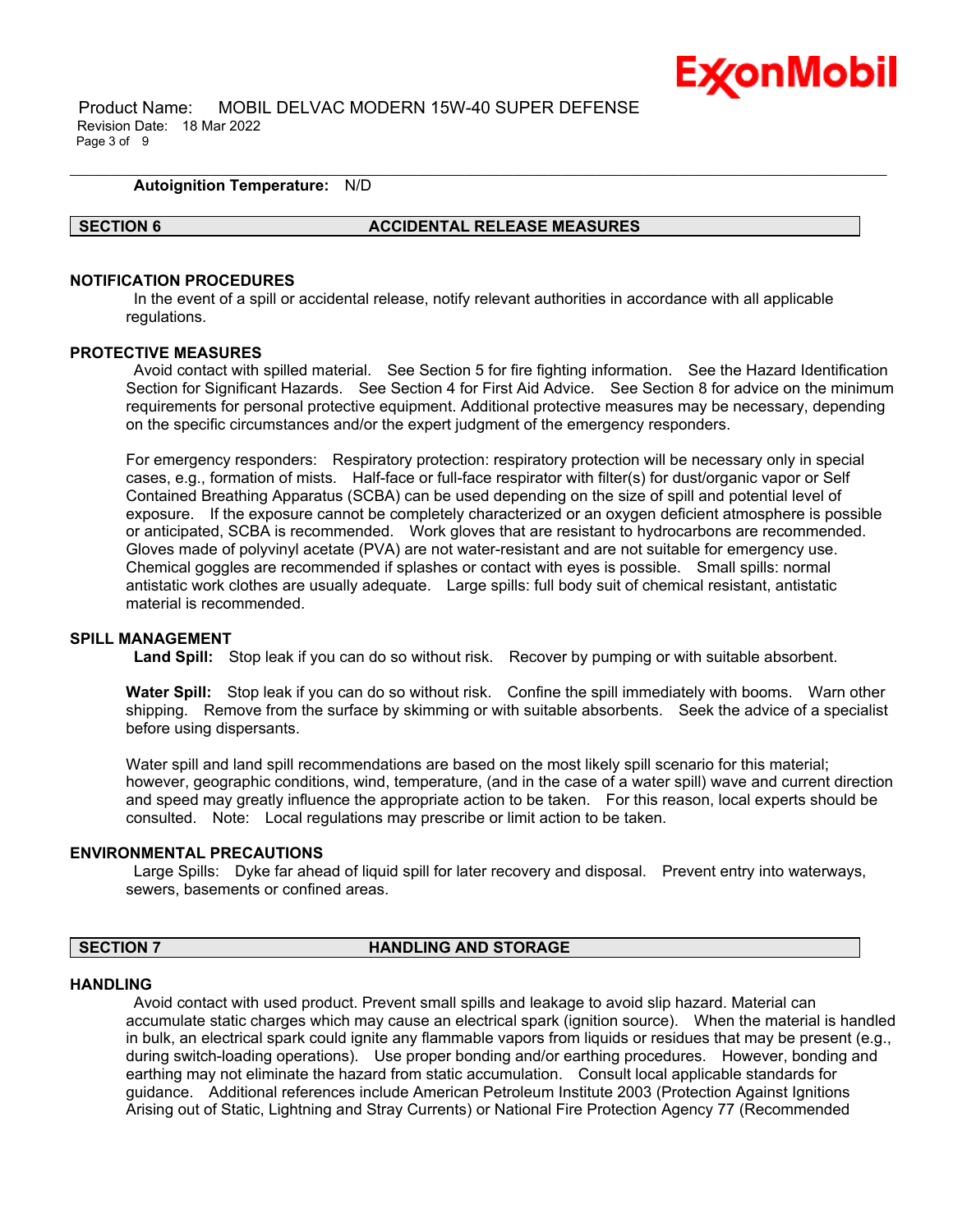

Practice on Static Electricity) or CENELEC CLC/TR 50404 (Electrostatics - Code of practice for the avoidance of hazards due to static electricity).

\_\_\_\_\_\_\_\_\_\_\_\_\_\_\_\_\_\_\_\_\_\_\_\_\_\_\_\_\_\_\_\_\_\_\_\_\_\_\_\_\_\_\_\_\_\_\_\_\_\_\_\_\_\_\_\_\_\_\_\_\_\_\_\_\_\_\_\_\_\_\_\_\_\_\_\_\_\_\_\_\_\_\_\_\_\_\_\_\_\_\_\_\_\_\_\_\_\_\_\_\_\_\_\_\_\_\_\_\_\_\_\_\_\_\_\_\_\_

**Static Accumulator:** This material is a static accumulator.

#### **STORAGE**

The type of container used to store the material may affect static accumulation and dissipation. Do not store in open or unlabelled containers.

# **SECTION 8 EXPOSURE CONTROLS / PERSONAL PROTECTION**

**Exposure limits/standards for materials that can be formed when handling this product:** When mists/aerosols can occur the following is recommended:  $5 \text{ mg/m}^3$  - ACGIH TLV (inhalable fraction).

NOTE: Limits/standards shown for guidance only. Follow applicable regulations.

#### **ENGINEERING CONTROLS**

The level of protection and types of controls necessary will vary depending upon potential exposure conditions. Control measures to consider:

No special requirements under ordinary conditions of use and with adequate ventilation.

# **PERSONAL PROTECTION**

Personal protective equipment selections vary based on potential exposure conditions such as applications, handling practices, concentration and ventilation. Information on the selection of protective equipment for use with this material, as provided below, is based upon intended, normal usage.

**Respiratory Protection:** If engineering controls do not maintain airborne contaminant concentrations at a level which is adequate to protect worker health, an approved respirator may be appropriate. Respirator selection, use, and maintenance must be in accordance with regulatory requirements, if applicable. Types of respirators to be considered for this material include:

No special requirements under ordinary conditions of use and with adequate ventilation. Particulate

For high airborne concentrations, use an approved supplied-air respirator, operated in positive pressure mode. Supplied air respirators with an escape bottle may be appropriate when oxygen levels are inadequate, gas/vapour warning properties are poor, or if air purifying filter capacity/rating may be exceeded.

**Hand Protection:** Any specific glove information provided is based on published literature and glove manufacturer data. Glove suitability and breakthrough time will differ depending on the specific use conditions. Contact the glove manufacturer for specific advice on glove selection and breakthrough times for your use conditions. Inspect and replace worn or damaged gloves. The types of gloves to be considered for this material include:

No protection is ordinarily required under normal conditions of use. Nitrile,Viton

**Eye Protection:** If contact is likely, safety glasses with side shields are recommended.

**Skin and Body Protection:** Any specific clothing information provided is based on published literature or manufacturer data. The types of clothing to be considered for this material include:

No skin protection is ordinarily required under normal conditions of use. In accordance with good industrial hygiene practices, precautions should be taken to avoid skin contact.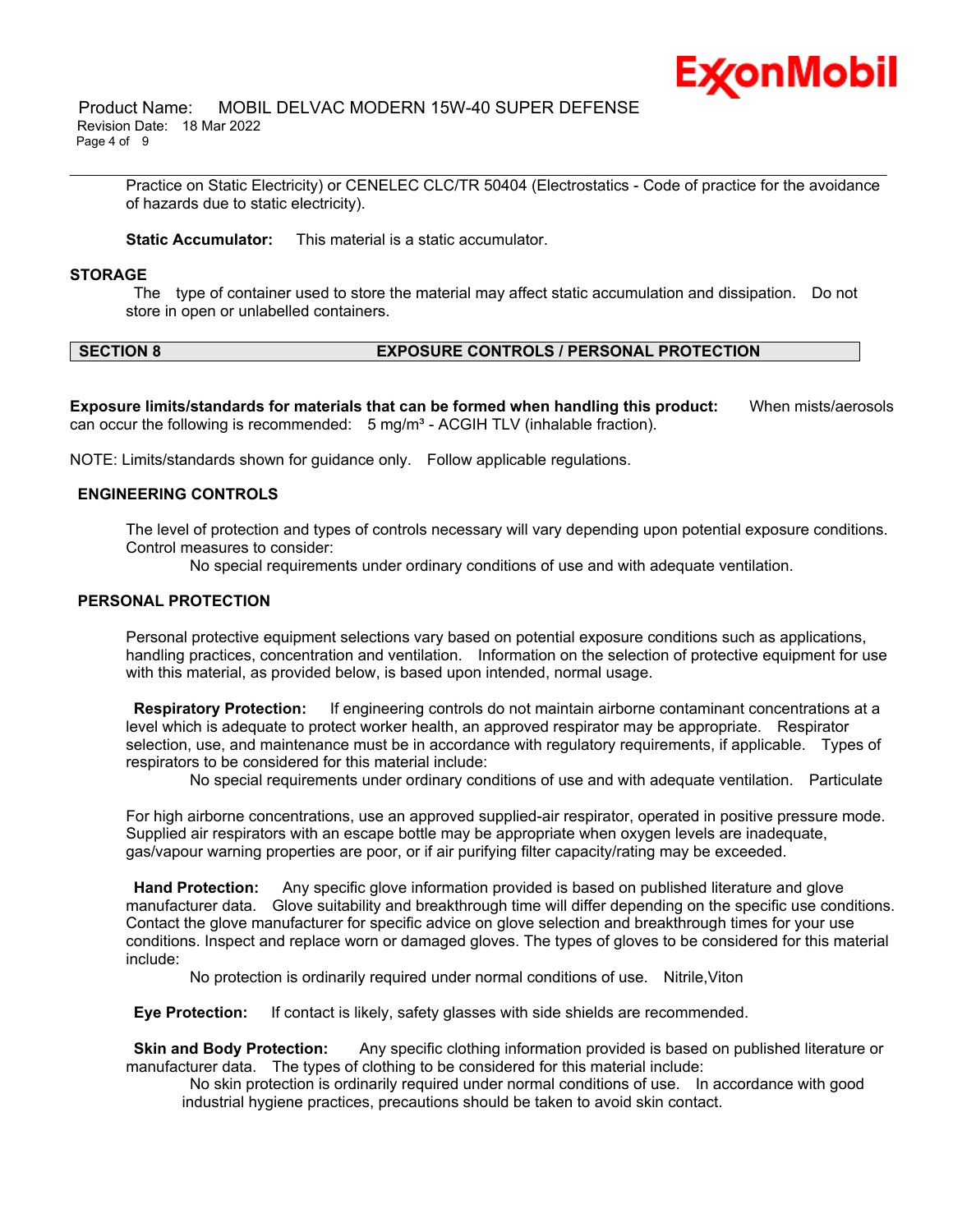

 Product Name: MOBIL DELVAC MODERN 15W-40 SUPER DEFENSE Revision Date: 18 Mar 2022 Page 5 of 9

**Specific Hygiene Measures:** Always observe good personal hygiene measures, such as washing after handling the material and before eating, drinking, and/or smoking. Routinely wash work clothing and protective equipment to remove contaminants. Discard contaminated clothing and footwear that cannot be cleaned. Practice good housekeeping.

\_\_\_\_\_\_\_\_\_\_\_\_\_\_\_\_\_\_\_\_\_\_\_\_\_\_\_\_\_\_\_\_\_\_\_\_\_\_\_\_\_\_\_\_\_\_\_\_\_\_\_\_\_\_\_\_\_\_\_\_\_\_\_\_\_\_\_\_\_\_\_\_\_\_\_\_\_\_\_\_\_\_\_\_\_\_\_\_\_\_\_\_\_\_\_\_\_\_\_\_\_\_\_\_\_\_\_\_\_\_\_\_\_\_\_\_\_\_

#### **ENVIRONMENTAL CONTROLS**

Comply with applicable environmental regulations limiting discharge to air, water and soil. Protect the environment by applying appropriate control measures to prevent or limit emissions.

#### **SECTION 9 PHYSICAL AND CHEMICAL PROPERTIES**

**Note: Physical and chemical properties are provided for safety, health and environmental considerations only and may not fully represent product specifications. Contact the Supplier for additional information.**

# **GENERAL INFORMATION**

**Physical State:** Liquid **Colour:** Amber **Odour:** Characteristic **Odour Threshold:** N/D

**IMPORTANT HEALTH, SAFETY, AND ENVIRONMENTAL INFORMATION**

**Relative Density (at 15 °C):** 0.87 **Flammability (Solid, Gas):** N/A **Flash Point [Method]:** >223°C (433°F) [ASTM D-92] **Flammable Limits (Approximate volume % in air):** LEL: 0.9 UEL: 7.0 **Autoignition Temperature:** N/D **Boiling Point / Range:** > 316°C (600°F) **Decomposition Temperature:** N/D **Vapour Density (Air = 1):** N/D **Vapour Pressure:** < 0.013 kPa (0.1 mm Hg) at 20 °C **Evaporation Rate (n-butyl acetate = 1):** N/D **pH:** N/A **Log Pow (n-Octanol/Water Partition Coefficient):** > 3.5 **Solubility in Water:** Negligible **Viscosity:** 109.3 cSt (109.3 mm2/sec) at 40ºC | 14.3 cSt (14.3 mm2/sec) at 100°C [ASTM D 445] **Oxidizing Properties:** See Hazards Identification Section.

# **OTHER INFORMATION**

**Freezing Point:** N/D **Melting Point:** N/A **Pour Point:** -27°C (-17°F) **DMSO Extract (mineral oil only), IP-346:** < 3 %wt

### **SECTION 10 STABILITY AND REACTIVITY**

**STABILITY:** Material is stable under normal conditions.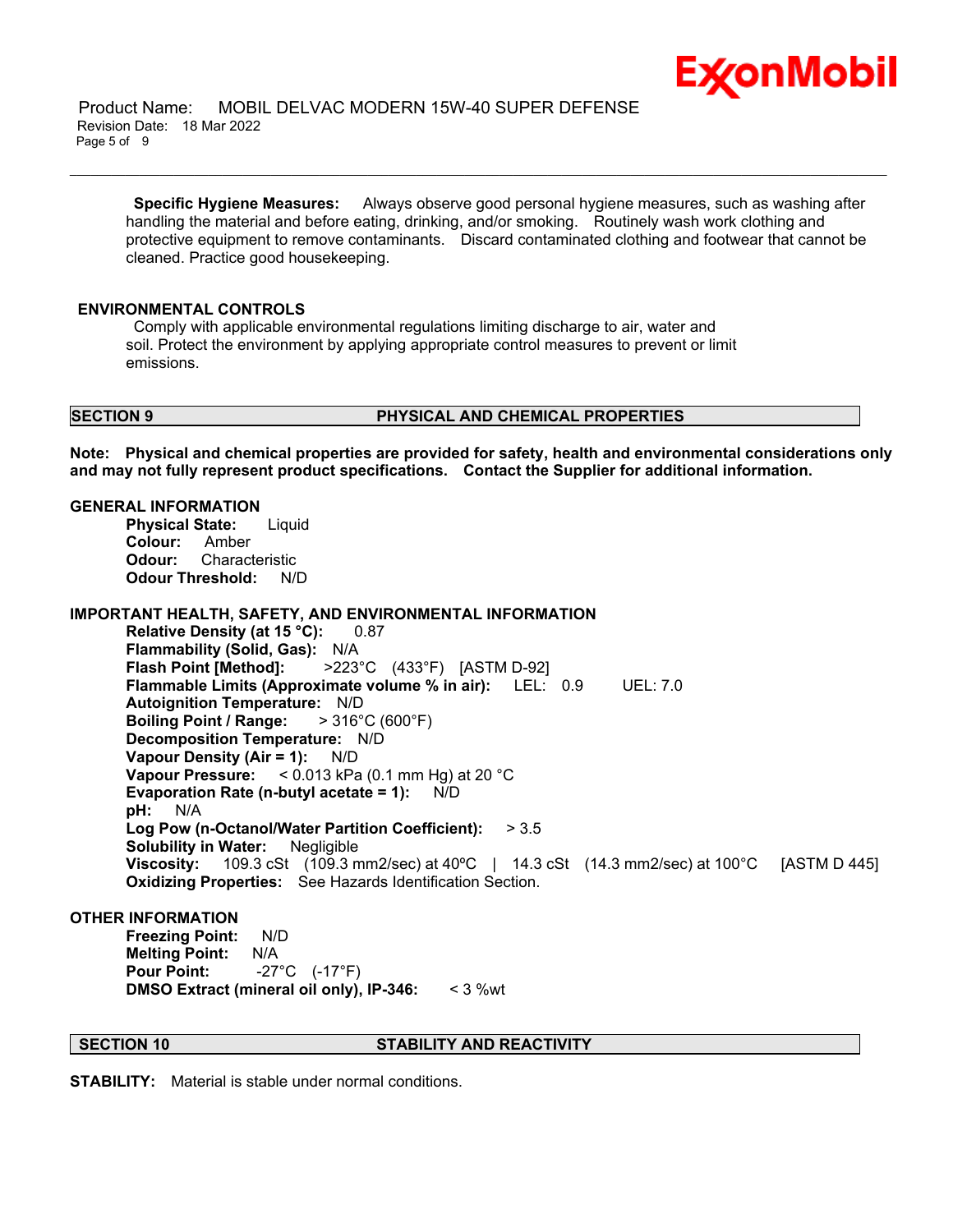Product Name: MOBIL DELVAC MODERN 15W-40 SUPER DEFENSE Revision Date: 18 Mar 2022 Page 6 of 9

**CONDITIONS TO AVOID:** Excessive heat. High energy sources of ignition.

# **MATERIALS TO AVOID:** Strong oxidisers

**HAZARDOUS DECOMPOSITION PRODUCTS:** Material does not decompose at ambient temperatures.

**POSSIBILITY OF HAZARDOUS REACTIONS:** Hazardous polymerization will not occur.

### **SECTION 11 TOXICOLOGICAL INFORMATION**

\_\_\_\_\_\_\_\_\_\_\_\_\_\_\_\_\_\_\_\_\_\_\_\_\_\_\_\_\_\_\_\_\_\_\_\_\_\_\_\_\_\_\_\_\_\_\_\_\_\_\_\_\_\_\_\_\_\_\_\_\_\_\_\_\_\_\_\_\_\_\_\_\_\_\_\_\_\_\_\_\_\_\_\_\_\_\_\_\_\_\_\_\_\_\_\_\_\_\_\_\_\_\_\_\_\_\_\_\_\_\_\_\_\_\_\_\_\_

# **INFORMATION ON TOXICOLOGICAL EFFECTS**

| <b>Hazard Class</b>                                               | <b>Conclusion / Remarks</b>                                                                                       |  |  |
|-------------------------------------------------------------------|-------------------------------------------------------------------------------------------------------------------|--|--|
| Inhalation                                                        |                                                                                                                   |  |  |
| Acute Toxicity: No end point data for<br>material.                | Minimally Toxic. Based on assessment of the components.                                                           |  |  |
| Irritation: No end point data for material.                       | Negligible hazard at ambient/normal handling temperatures.                                                        |  |  |
| Ingestion                                                         |                                                                                                                   |  |  |
| Acute Toxicity: No end point data for<br>material.                | Minimally Toxic. Based on assessment of the components.                                                           |  |  |
| <b>Skin</b>                                                       |                                                                                                                   |  |  |
| Acute Toxicity: No end point data for<br>material.                | Minimally Toxic. Based on assessment of the components.                                                           |  |  |
| Skin Corrosion/Irritation: No end point data<br>for material.     | Negligible irritation to skin at ambient temperatures. Based on<br>assessment of the components.                  |  |  |
| <b>Eye</b>                                                        |                                                                                                                   |  |  |
| Serious Eye Damage/Irritation: No end point<br>data for material. | May cause mild, short-lasting discomfort to eyes. Based on<br>assessment of the components.                       |  |  |
| <b>Sensitisation</b>                                              |                                                                                                                   |  |  |
| Respiratory Sensitization: No end point data<br>for material.     | Not expected to be a respiratory sensitizer.                                                                      |  |  |
| Skin Sensitization: No end point data for<br>material.            | Not expected to be a skin sensitizer. Based on assessment of the<br>components.                                   |  |  |
| Aspiration: Data available.                                       | Not expected to be an aspiration hazard. Based on physico-<br>chemical properties of the material.                |  |  |
| Germ Cell Mutagenicity: No end point data<br>for material.        | Not expected to be a germ cell mutagen. Based on assessment of<br>the components.                                 |  |  |
| Carcinogenicity: No end point data for<br>material.               | Not expected to cause cancer. Based on assessment of the<br>components.                                           |  |  |
| Reproductive Toxicity: No end point data<br>for material.         | Not expected to be a reproductive toxicant. Based on assessment<br>of the components.                             |  |  |
| Lactation: No end point data for material.                        | Not expected to cause harm to breast-fed children.                                                                |  |  |
| <b>Specific Target Organ Toxicity (STOT)</b>                      |                                                                                                                   |  |  |
| Single Exposure: No end point data for<br>material.               | Not expected to cause organ damage from a single exposure.                                                        |  |  |
| Repeated Exposure: No end point data for<br>material.             | Not expected to cause organ damage from prolonged or repeated<br>exposure. Based on assessment of the components. |  |  |

# **OTHER INFORMATION**

#### **For the product itself:**

Diesel engine oils: Not carcinogenic in animals tests. Used and unused diesel engine oils did not produce any carcinogenic effects in chronic mouse skin painting studies. Oils that are used in gasoline engines may become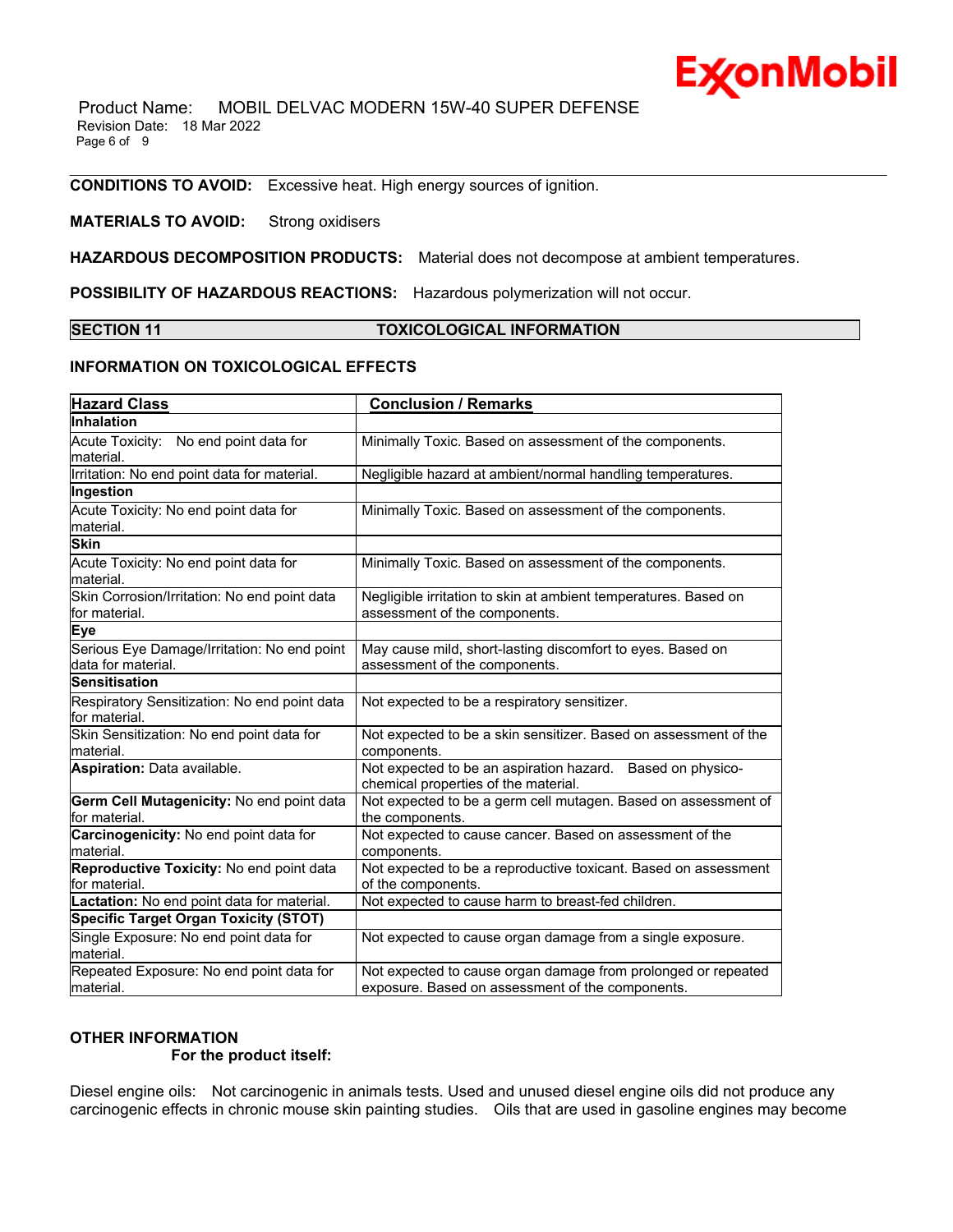hazardous and display the following properties: Carcinogenic in animal tests. Caused mutations in vitro. Possible allergen and photoallergen. Contains polycyclic aromatic compounds (PAC) from combustion products of gasoline and/or thermal degradation products.

\_\_\_\_\_\_\_\_\_\_\_\_\_\_\_\_\_\_\_\_\_\_\_\_\_\_\_\_\_\_\_\_\_\_\_\_\_\_\_\_\_\_\_\_\_\_\_\_\_\_\_\_\_\_\_\_\_\_\_\_\_\_\_\_\_\_\_\_\_\_\_\_\_\_\_\_\_\_\_\_\_\_\_\_\_\_\_\_\_\_\_\_\_\_\_\_\_\_\_\_\_\_\_\_\_\_\_\_\_\_\_\_\_\_\_\_\_\_

Ex⁄onMobil

### **Contains:**

Base oil severely refined: Not carcinogenic in animal studies. Representative material passes IP-346, Modified Ames test, and/or other screening tests. Dermal and inhalation studies showed minimal effects; lung non-specific infiltration of immune cells, oil deposition and minimal granuloma formation. Not sensitising in test animals.

### **IARC Classification:**

**The following ingredients are cited on the lists below:** None.

|               | --REGULATORY LISTS SEARCHED-- |              |  |
|---------------|-------------------------------|--------------|--|
| 1 = $I$ ARC 1 | $2 = IARC 2A$                 | $3 = IARC2B$ |  |

# **SECTION 12 ECOLOGICAL INFORMATION**

The information given is based on data for the material, components of the material, or for similar materials, through the application of bridging principals.

# **ECOTOXICITY**

Material -- Not expected to be harmful to aquatic organisms.

### **MOBILITY**

 Base oil component -- Low solubility and floats and is expected to migrate from water to the land. Expected to partition to sediment and wastewater solids.

# **PERSISTENCE AND DEGRADABILITY**

**Biodegradation:**

Base oil component -- Expected to be inherently biodegradable

# **BIOACCUMULATION POTENTIAL**

 Base oil component -- Has the potential to bioaccumulate, however metabolism or physical properties may reduce the bioconcentration or limit bioavailability.

# **SECTION 13 DISPOSAL CONSIDERATIONS**

Disposal recommendations based on material as supplied. Disposal must be in accordance with current applicable laws and regulations, and material characteristics at time of disposal.

#### **DISPOSAL RECOMMENDATIONS**

Product is suitable for burning in an enclosed controlled burner for fuel value or disposal by supervised incineration at very high temperatures to prevent formation of undesirable combustion products.

**Empty Container Warning** Empty Container Warning (where applicable): Empty containers may contain residue and can be dangerous. Do not attempt to refill or clean containers without proper instructions. Empty drums should be completely drained and safely stored until appropriately reconditioned or disposed. Empty containers should be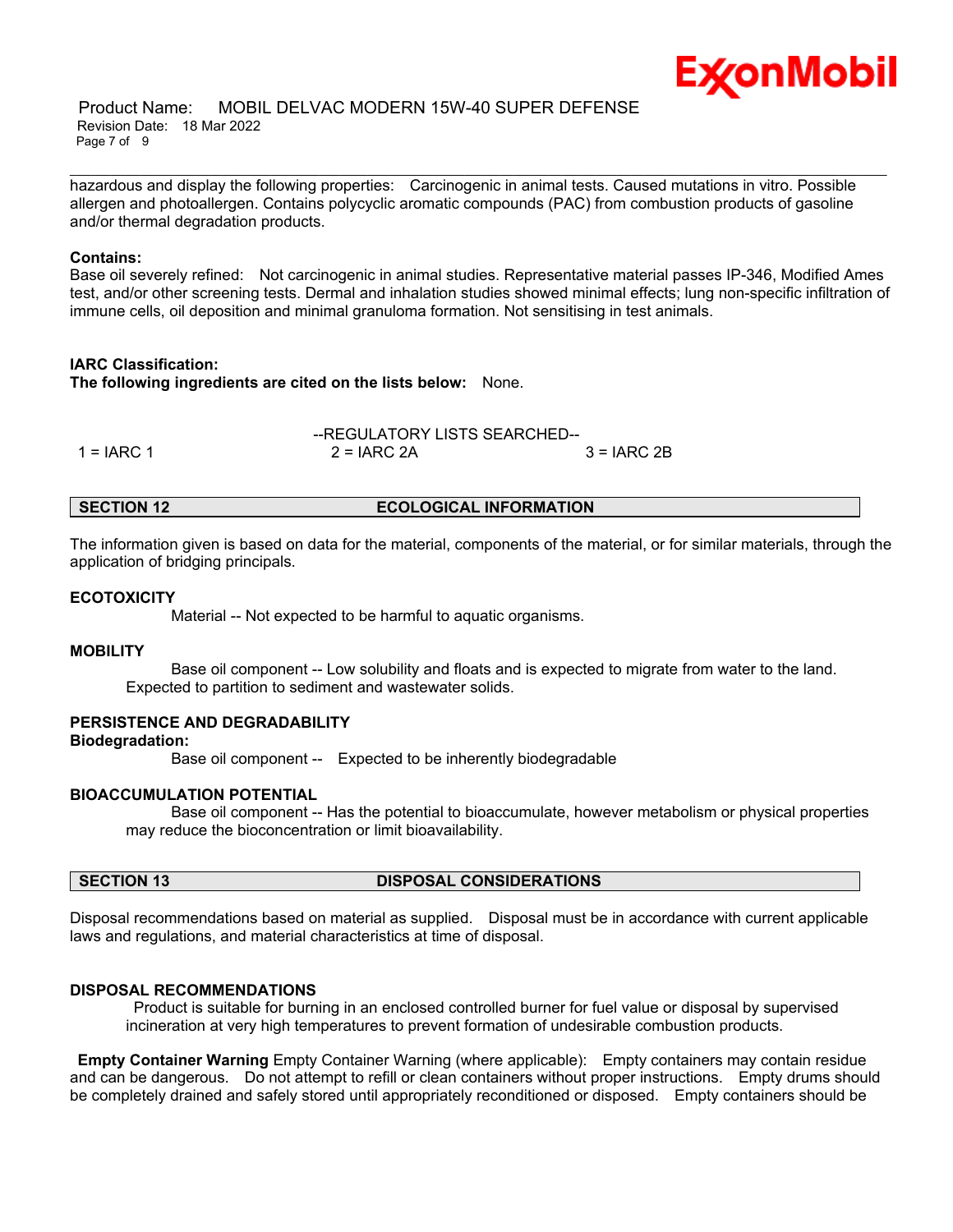

 Product Name: MOBIL DELVAC MODERN 15W-40 SUPER DEFENSE Revision Date: 18 Mar 2022 Page 8 of 9

taken for recycling, recovery, or disposal through suitably qualified or licensed contractor and in accordance with governmental regulations. DO NOT PRESSURISE, CUT, WELD, BRAZE, SOLDER, DRILL, GRIND, OR EXPOSE SUCH CONTAINERS TO HEAT, FLAME, SPARKS, STATIC ELECTRICITY, OR OTHER SOURCES OF IGNITION. THEY MAY EXPLODE AND CAUSE INJURY OR DEATH.

\_\_\_\_\_\_\_\_\_\_\_\_\_\_\_\_\_\_\_\_\_\_\_\_\_\_\_\_\_\_\_\_\_\_\_\_\_\_\_\_\_\_\_\_\_\_\_\_\_\_\_\_\_\_\_\_\_\_\_\_\_\_\_\_\_\_\_\_\_\_\_\_\_\_\_\_\_\_\_\_\_\_\_\_\_\_\_\_\_\_\_\_\_\_\_\_\_\_\_\_\_\_\_\_\_\_\_\_\_\_\_\_\_\_\_\_\_\_

# **SECTION 14 TRANSPORT INFORMATION**

- **LAND** : Not Regulated for Land Transport
- **SEA (IMDG):** Not Regulated for Sea Transport according to IMDG-Code

**Marine Pollutant:** No

**AIR (IATA):** Not Regulated for Air Transport

# **SECTION 15 REGULATORY INFORMATION**

**This material is not considered hazardous according to the Prevention of Hazard from Chemical and Related Substances Rules.**

### **REGULATORY STATUS AND APPLICABLE LAWS AND REGULATIONS**

**Listed or exempt from listing/notification on the following chemical inventories :** AIIC, DSL, ENCS, IECSC, KECI, PICCS, TCSI, TSCA

# **SECTION 16 OTHER INFORMATION**

# **N/D = Not determined, N/A = Not applicable**

# **KEY TO THE H-CODES CONTAINED IN SECTION 3 OF THIS DOCUMENT (for information only):**

H303: May be harmful if swallowed; Acute Tox Oral, Cat 5

H315: Causes skin irritation; Skin Corr/Irritation, Cat 2

H318: Causes serious eye damage; Serious Eye Damage/Irr, Cat 1

H401: Toxic to aquatic life; Acute Env Tox, Cat 2

H411: Toxic to aquatic life with long lasting effects; Chronic Env Tox, Cat 2

# **THIS MATERIAL SAFETY DATA SHEET CONTAINS THE FOLLOWING REVISIONS:** No revision information

----------------------------------------------------------------------------------------------------------------------------------------------------- The information and recommendations contained herein are, to the best of ExxonMobil's knowledge and belief, accurate and reliable as of the date issued. You can contact ExxonMobil to insure that this document is the most current available from ExxonMobil. The information and recommendations are offered for the user's consideration and examination. It is the user's responsibility to satisfy itself that the product is suitable for the intended use. If buyer repackages this product, it is the user's responsibility to insure proper health, safety and other necessary information is included with and/or on the container. Appropriate warnings and safe-handling procedures should be provided to handlers and users. Alteration of this document is strictly prohibited. Except to the extent required by law, republication or retransmission of this document, in whole or in part, is not permitted. The term, "ExxonMobil" is used for convenience, and may include any one or more of ExxonMobil Chemical Company, Exxon Mobil Corporation, or any